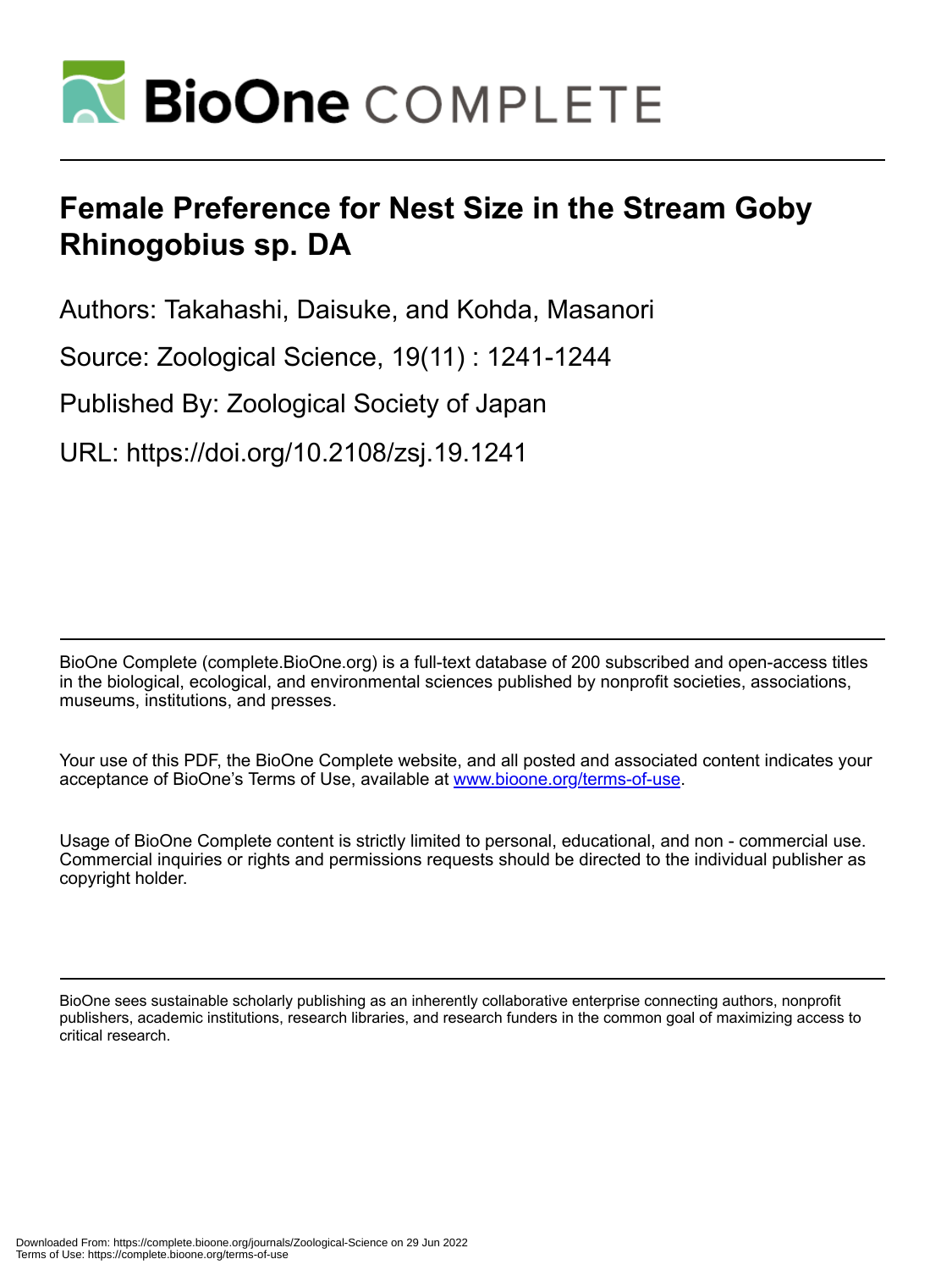### **[SHORT COMMUNICATION]**

## **Female Preference for Nest Size in the Stream Goby** *Rhinogobius* **sp. DA**

Daisuke Takahashi†\* and Masanori Kohda

*Laboratory of Animal Sociology, Department of Bio- and Geosciences, Graduate School of Science, Osaka City University, Sumiyoshi-ku, Osaka 558-8585, Japan*

**ABSTRACT**—Females of the stream goby *Rhinogobius* sp. DA with paternal care favor males courting in fast water currents, whereby they mate males of high parental ability. Here we examined female choice of male nest size of this goby in laboratory. The dichotomous choice experiment clearly indicated that females prefer large nests. Spawning at large nests seems to improve egg survival rates in natural habitats in this goby. We discuss the possibility of multiple criteria in mate choice of this goby.

**Key words:** *Rhinogobius*, female choice, nest size, paternal care, multiple criteria

#### **INTRODUCTION**

Female mate choice may evolve whenever access to males of a certain quality or resources provided by males limits the reproductive success of females (Andersson, 1994). Females choose mates based on various criteria such as male morph traits, physical conditions, courtship behaviors, or conditions of resources males possess (Andersson, 1994). Recently, the importance of consideration of multiple criteria in female choice has been addressed (Pomiankowski and Iwasa, 1993; Kraak *et al*., 1999; Widemo and Sæther, 1999). However, most empirical studies of female choice focused on a single criterion partly because of the difficulty of discrimination among the criteria (Thompson, 1986; Hastings, 1988).

*Rhinogobius* sp. DA (Dark type) (Kawanabe and Mizuno, 1989) is a small fish living in deep pools of short streams with relatively steep gradients in Japan (Mizuno *et al*., 1979). After making nest under stones on the shallow riffle, a male attracts a female by courtship displays in the deep pool and lead to his nest (Takahashi and Yanagisawa, 1999; Takahashi, 2000a). Thereafter, the female deposits her clutch of eggs in a single layer on the nest ceiling, and the male attends to the eggs until hatching. Females have no choosiness of male body size, and prefer males courting

FAX. +81-75-753-4101.

E-mail: taka@terra.zool.kyoto-u.ac.jp

in fast currents in the pool (Takahashi and Kohda, 2001; Takahashi, 2000b), and such males have good parental ability based on sufficient energy stock (Takahashi, 2000b).

In *Rhinogobius* sp. DA the number of eggs in nests is positively related to the nest size, and males compete for large nests (Takahashi *et al*., 2001). Some nests contain a large amount of eggs, which are much more than the female fecundity (Takahashi and Yanagisawa, 1999), indicating that some males can fertilize eggs from more than one female in a single breeding cycle. Females spawn a whole clutch at a time (D. Takahashi, personal observation), and a brood of a nest contains eggs at the same developmental stage regardless of brood size (Takahashi and Yanagisawa, 1999). Hence, males with larger nests may mate with more females simultaneously. In preliminary observations, we noted that females seem to have choosiness not only of male courting ability in water currents but also his nest characters. If females preferentially spawn eggs in large nests, the preference partly explains the male-male competition for large nests, and provides an evidence of female choice based on multiple criteria. Field observations on the female preference for nest in this goby, however, are quite difficult because riffles in which the *Rhinogobius* males make their nests are inconspicuous and often in turbulent water (Takahashi and Yanagisawa, 1999). The aim of the present study is to experimentally examine female choice of large nests in the labor of this goby under the laboratory condition.<br>.FAX +81-75-753-4101 this goby under the laboratory condition.

<sup>†</sup> Present address: Laboratory of Animal Ecology, Department of Zoology, Graduate School of Science, Kyoto University, Kyoto 606-8502, Japan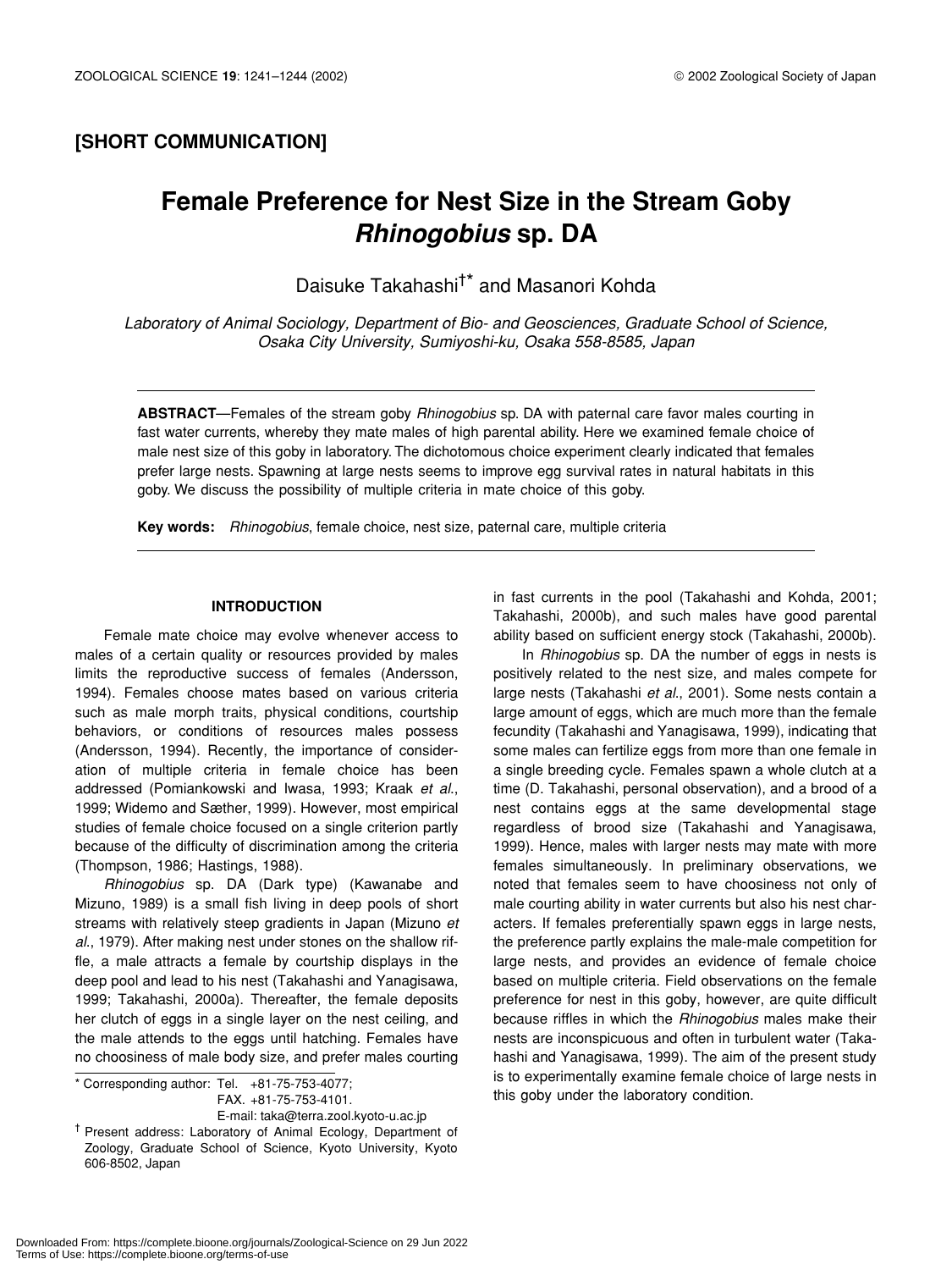#### **MATERIALS AND METHODS**

A total of 190 adult fish of *Rhinogobius* were collected from the Kashiwa River (3.2 km long), southwestern Shikoku Islands, Japan (33°1'N, 132°30'E) in a few months before breeding season (early April - early July) in 1998. We stocked about 20 fish of the same sex in 9 tanks [60x28x30 cm (H)] supplied with filtering water. The tank contained PVC pipes and artificial waterweeds as refuge sites. They were adequately fed daily with defrosted bloodworm and flake food (TetraFin, Tetra Co) during the experiments. The stock tanks and experiment tanks (see below) were kept in 14L10D photoperiod by fluorescence lights and in water temperature ca. 18°C. The conditions of the experiment tanks are similar to the natural habitat during the breeding period.

Female preference for nest size was examined in experiment tanks [60×28×30 cm (H)] with gravel bottom of 3 cm thick. A transparent PVC board separated the tank into two male-compartments (30×14 cm) and a female-compartment (30×28 cm) where air-stone was set for aeration (Fig. 1). Two males separated by the opaque board could not see each other. Males are larger than females, and only females could pass through the slits of 0.75 cm width at the bottom of the transparent board. Small (10×10 cm) and large (20×10 cm) clay tiles were put in two male-compartments (Fig. 1). The undersurface area of small tile was twice as large as the mean area of egg clutch in male nests of this fish in the field (50.9 cm<sup>2</sup>), and that of large one was larger than the maximum size (152.9  $cm<sup>2</sup>$ of multiple clutches). Males made a nest hole under the tile as large as possible: small nests under small tiles and large ones under large tiles.

Asymmetries in eye use in relation to brain functions have been reported in some fishes (Bisazza *et al*., 1997). In a dichotomous choice experiment, female choosiness for right- or left-side males would be affected by such asymmetries. To avoid the effect of the asymmetries, large nests were put in right male-compartments from the female compartment in 8 of 17 nest choice experiments.

Female *Rhinogobius* choose males with good physical condition over a certain threshold level (Takahashi and Kohda, 2001), and thus, such good condition males were used in the experiment. After weighing and measuring size, we introduced two sexually active males of different total length (TL) (mean difference was 14.7 mm±4.8 SD, n=17) into two male compartments. All males made nests under the tiles by the next day. Females ready to spawn exhibit a nuptial color of deep yellow on the enlarged abdomen. A nuptial female was released into the female-compartment 2 days after the male introduction. All males eagerly courted females entering his compartment. In all trials, females responded to courtships of two males, and entered both male nests before spawning. The loose of the nuptial coloration on the slender belly in the females was the sign of spawning. Females spawn a whole clutch at one nest (D. Takahashi, personal observation). Soon after checking the sigh, we turned over both tiles and checked the spawning nests. Mean TL of males and females were 80.8 mm (±8.4 SD, n=34) and 62.0 mm (±3.9, n=17), respectively. The condition factors [K=body weight (mg)x100/standard length (mm)<sup>3.04</sup>; Takahashi and Yanagisawa, 1999] of males before the experiments were not so varied (mean=1.94, CV=0.11, n=30; no data in 4 males). Because the mean K of which males can court in fast water currents is 1.80 (±0.12 SD, range=1.61-1.95; Takahashi, 2000b; Takahashi and Kohda, 2001), the experiment males had so good physical conditions that they may be able to court females in the fast currents. Although courtship intensity can be a criterion of mate choice in some fish (e.g., Karino, 1995), *Rhinogobius* females do not choose males depending on the courtship intensity (Takahashi, 2000b). Therefore, in the present study, we did not consider the courtship intensity as criteria for female choice.

In statistical analysis, we used binomial test and multiple logis-

tic regression analysis by SPSS 6.1 (SPSS Inc.). The logistic regression analysis was used in order to clear independent effects of male body size, nest position and nest size to the female mating preference. Backward step-wise analysis was used to remove variables from the model. Following Forslund (2000), one of the males in each trial was randomly chosen as the focal male, and his spawning success in the trial (i.e., whether the trial female mated with him or not) was used as the binomial dependent variable in the logistic regression analysis. As independent variables we entered relative TL, nest position in right or left male compartment and nest size. We calculated the relative TL by first estimating the mean TL within a trial pair of males, then subtracting the mean TL from the focal male's TL, and finally dividing this deviance by the mean TL.

#### **RESULTS**

The mean period from the female introduction to spawning was 2.7 days  $(\pm 1.3 \text{ SD}, \text{ n=17})$ . Before spawning, females repeatedly visited and entered each of the two nests, and males vigorously courted the females.

In the 17 nest choice experiments, females spawned the whole clutch in either one of the two nests. Most females spawned at large nests (14 spawnings in the large nest, 3 in the small one; binomial test, *P*<0.05). Nine females spawned in right nests, and 8 in left (*P*>0.3). Although females seemed to mate smaller males more, the female selectivity for male body size was not significant (6 matings with the large male, 11 with the small one; *P*>0.1). In the multiple logistic regression analysis, a model composed by the nest size produced the best fit (Table 1;  $\chi_3^2$  =10.06,



**Fig. 1.** A diagram of the tanks used in the experiments of female choice of male nests. In fact, male compartments are divided by an opaque board.

**Table 1.** Logistic regression analysis with female preference as dependent variable and male relative total length (TL), nest position and nest size as independent variables. The table shows statics after the first step, when all variables and the constant have been entered into the model. Sample size is 17.

| Variables     | в       | SE   | D    |
|---------------|---------|------|------|
| TL            | $-0.12$ | 0.09 | 0.19 |
| Nest position | 0.5     | 1.51 | 0.74 |
| Nest size     | 3.27    | 1.48 | 0.02 |
| Constant      | $-1.47$ | 1.42 | 0.3  |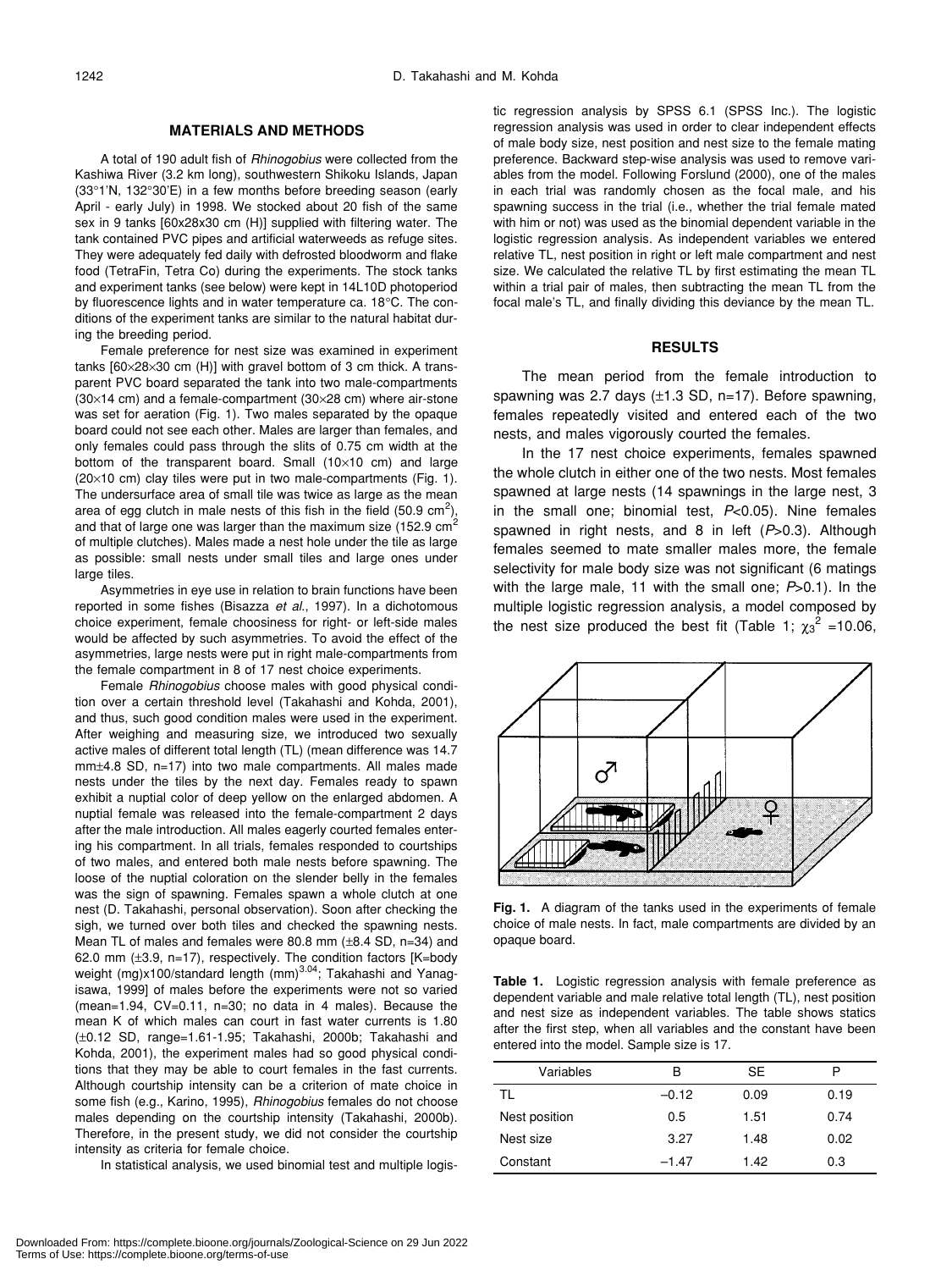*P*<0.05; –2 log likelihood=13.44, goodness of fit=13.32).

#### **DISCUSSION**

In some fishes with paternal care, females prefer large males because of their high defending ability against nest intruders (e.g., Bisazza and Marconato, 1988) or vigorous parental care due to sufficient energy reserves (Downhower and Brown, 1980). In this study, however, there was no female selectivity for male size, as was in the previous studies (Takahashi, 2000b; Takahashi and Kohda, 2001). Males of this goby tightly close the nest entrance with gravel after spawning (Takahashi and Yanagisawa, 1999). The nonpreference for large males may correspond with low risks of egg predations by the tight closing. In the Kashiwa River from which the individuals for the present experiment were collected, candidates for the egg predators are only *Rhinogobius* sp. DA, and there are few non-guarding males that eat conspecific eggs in the breeding period (Takahashi and Yanagisawa, 1999). Thus, the occurrence of hetero-cannibalism to eggs reported in some fish (e.g., Bisazza and Marconato, 1988) seems to be rare in this fish. Furthermore, in *Rhinogobius* sp. DA male body size is unlikely to be related to parental ability (Takahashi, 2000b).

Why does female *Rhinogobius* prefer large nests? In many fish species where males care for broods in nests, large brood sizes may induce high intensity of paternal care (e.g., Coleman *et al*., 1985; Sargent and Gross, 1993). It is also reported that a large brood with multiple clutches may have dilution effect of filial cannibalism on each female's own eggs (Rohwer, 1978; Unger and Sargent, 1988; Kraak and Groothuis, 1994). These reports suggest that survival of eggs increases with the number of females spawning in a nest, and that females should prefer males having nests where other females have already spawned or will spawn. The two aspects of the intensive male care and dilution effect might be of the case in a freshwater goby of which females prefer large nests which tend to have large brood size (Bisazza *et al*., 1989). Similarly, in our goby larger nests have larger broods (Takahashi *et al*., 2001). Female *Rhinogobius* should receive those benefits in relation to their egg survival by the choice of large nests. The female preference for large nests will make males compete for such nests, and may indirectly cause the sexual size dimorphism of this fish (Takahashi *et al*., 2001).

In natural habitats, *Rhinogobius* females first encounter males in deep stream pools, and then are led to the male nests in riffles (Takahashi and Yanagisawa, 1999; Takahashi, 2000a). If the male size is strictly related to the nest size, the former can be an accurate information of the latter. In fact, male sizes are roughly related to nest sizes (Takahashi *et al*., 2001), but females do not choose large males in the pool (Takahashi, 2000b: Takahashi and Kohda, 2001). These observations and the present study strongly suggest that females directly check the nest size. Thus, *Rhinogobius* females may have two criteria in the procedure of

the mate choice. At first females may choose males of sufficient energy stock (i.e., good parental care) through the dancing ability in fast current in deep pools (Takahashi and Kohda, 2001), and after arriving at nest sites in riffle females may examine the size of the nest the male possesses.

Both of the male quality and nest quality may more or less affect brood hatching rates in many fish species of which males care for offspring in nests. Many studies of female choice in such fishes have focused on either male traits [e.g., body size (Bisazza and Marconato, 1988) and intensity of courtship (Karino, 1995)] or nest quality [e.g., nest size (Bisazza *et al*., 1989) and presence of eggs (Kraak and Groothuis, 1994)]. The finding of the present study implies that multiple criteria in female choice should be taken into consideration in fishes with paternal males of nest care for deeper elucidation of their sexual selection patterns.

#### **ACKNOWLEDGEMENTS**

We are grateful to Y. Yanagisawa and members of UWA Research Station of Ehime University, and members of Laboratory of Animal Sociology of Osaka City University for their support in this study. Y. Sakai and N. Okuda kindly read an early draft of the manuscript. Two anonymous reviewers offered constructive criticism for the revise of the manuscript. This work was partly supported in finance by Osaka City Grant for Graduate Course Students and Kansai Organization for Nature Conservation Grant.

#### **REFERENCES**

- Andersson M (1994) Sexual selection. Princeton University Press, New Jersey
- Bisazza A, Marconato A (1988) Female mate choice, male-male competition and parental care in the river bullhead, *Cottus gobio* L. (Pisces, Cottidae). Anim Behav 36: 1352–1360
- Bisazza A, Marconato A, Marin G (1989) Male competition and female choice in *Padogobius martensi* (Pisces, Gobiidae). Anim Behav 38: 406–413
- Bisazza A, Pignatti R, Vallortigara G (1997) Laterality in detour behaviour: interspecific variation in poeciliid fish. Anim Behav 54: 1273–1281
- Coleman RM, Gross MR, Sargent RC (1985) Parental investment decision rules: a test in the bluegill sunfish. Behav Ecol Sociobiol 18: 59–66
- Downhower JF, Brown L (1980) Mate preference of female mottled sculpins, *Cottus bairdi*. Anim Behav 28: 728–734
- Forslund P (2000) Male-male competition and large size mating advantage in European earwigs, *Forficula auricularia*. Anim Behav 59: 753–762
- Hastings PA (1988) Correlates of male reproductive success in the browncheek blenny, *Acanthemblemaria crockeri* (Blennioidea: Chaenopsidae). Behav Ecol Sociobiol 22: 95–102
- Kawanabe H, Mizuno N (ed) (1989) Freshwater fishes of Japan. Yama-Kei, Tokyo, (in Japanese)
- Karino K (1995) Male-male competition and female mate choice through courtship display in the territorial damselfish *Stegastes nigricans*. Ethology 100: 126–138
- Kraak SBM, Bakker TCM, Mundwiler B (1999) Sexual selection in sticklebacks in the field: correlates of reproductive, mating, and paternal success. Behav Ecol 10: 696–706
- Kraak SBM, Groothuis TGG (1994) Female preference for nests with eggs based on the presence of the eggs themselves.